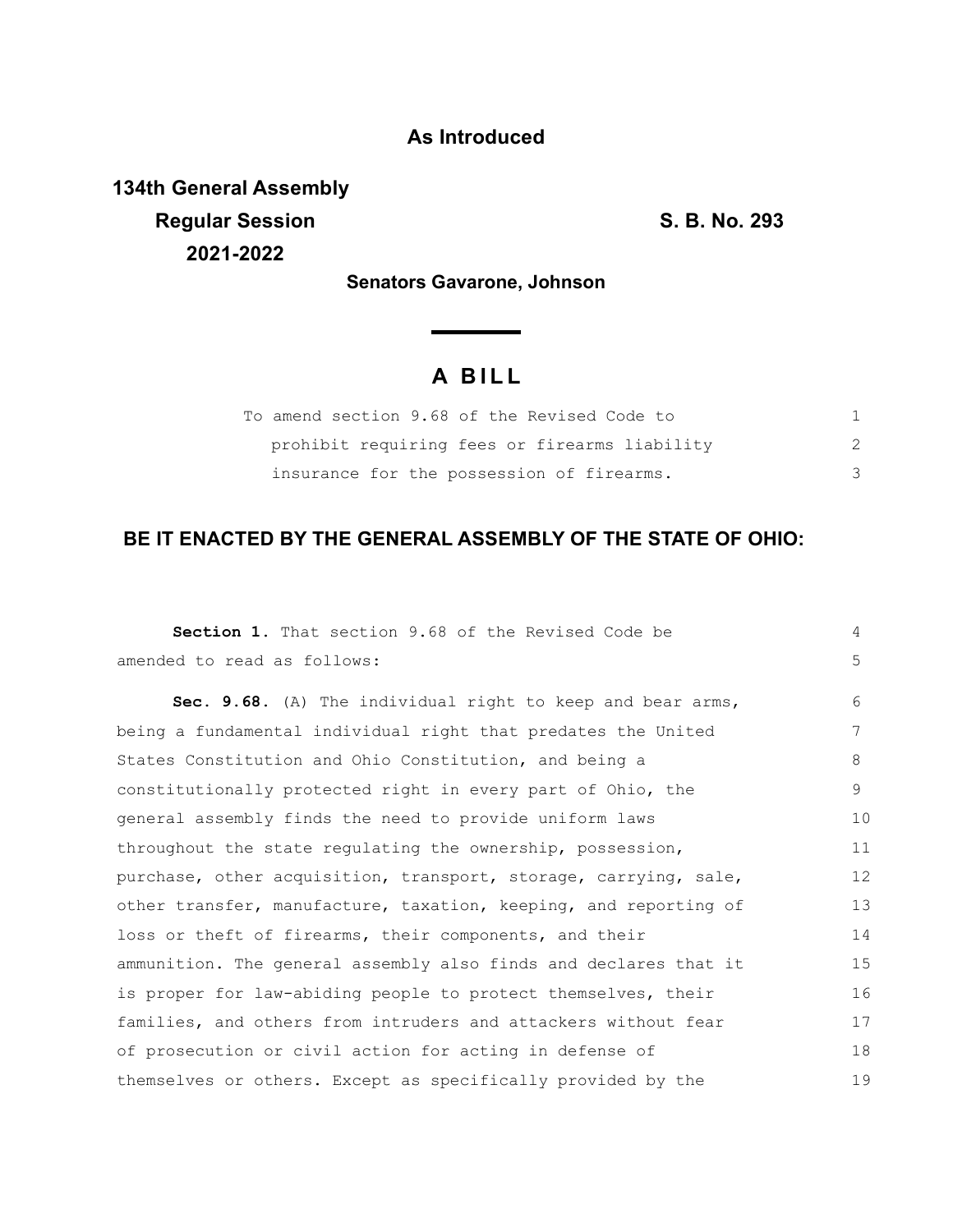United States Constitution, Ohio Constitution, state law, or federal law, a person, without further license, permission, restriction, delay, or process, including by any ordinance, rule, regulation, resolution, practice, or other action or any threat of citation, prosecution, or other legal process, may own, possess, purchase, acquire, transport, store, carry, sell, transfer, manufacture, or keep any firearm, part of a firearm, its components, and its ammunition, without being required to have firearm liability insurance or pay a fee for the possession of the firearm, parts, components, or ammunition. Any such further license, permission, restriction, delay, or process interferes with the fundamental individual right described in this division and unduly inhibits law-abiding people from protecting themselves, their families, and others from intruders and attackers and from other legitimate uses of constitutionally protected firearms, including hunting and sporting activities, and the state by this section preempts, supersedes, and declares null and void any such further license, permission, restriction, delay, or process. (B) A person, group, or entity adversely affected by any manner of ordinance, rule, regulation, resolution, practice, or other action enacted or enforced by a political subdivision in 20 21 22 23 24 25 26 27 28 29 30 31 32 33 34 35 36 37 38 39 40 41 42

conflict with division (A) of this section may bring a civil action against the political subdivision seeking damages from the political subdivision, declaratory relief, injunctive relief, or a combination of those remedies. Any damages awarded shall be awarded against, and paid by, the political subdivision. In addition to any actual damages awarded against the political subdivision and other relief provided with respect to such an action, the court shall award reasonable expenses to any person, group, or entity that brings the action, to be paid 43 44 45 46 47 48 49 50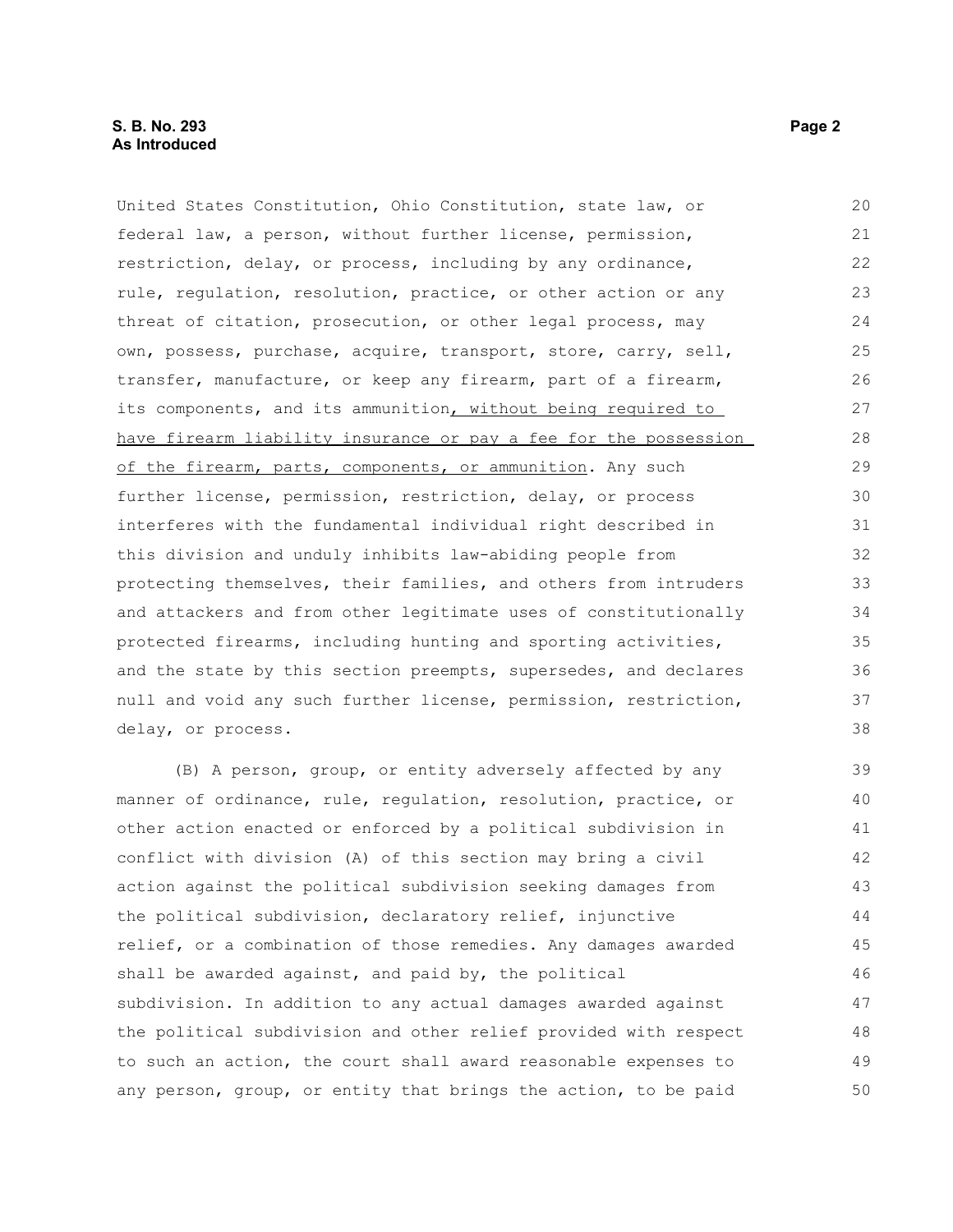by the political subdivision, if either of the following applies: (1) The person, group, or entity prevails in a challenge to the ordinance, rule, regulation, resolution, practice, or action as being in conflict with division (A) of this section. (2) The ordinance, rule, regulation, resolution, practice, or action or the manner of its enforcement is repealed or rescinded after the civil action was filed but prior to a final court determination of the action. (C) As used in this section: (1) The possession, transporting, or carrying of firearms, their components, or their ammunition include, but are not limited to, the possession, transporting, or carrying, openly or concealed on a person's person or concealed ready at hand, of firearms, their components, or their ammunition. (2) "Firearm" has the same meaning as in section 2923.11 of the Revised Code. (3) "Reasonable expenses" include, but are not limited to, reasonable attorney's fees, court costs, expert witness fees, and compensation for loss of income. (4) "Firearm liability insurance" means a policy of liability insurance covering losses resulting from the use of a firearm owned by the person covered by the policy. (D) This section does not apply to either of the following: (1) A zoning ordinance that regulates or prohibits the commercial sale of firearms, firearm components, or ammunition for firearms in areas zoned for residential or agricultural 51 52 53 54 55 56 57 58 59 60 61 62 63 64 65 66 67 68 69 70 71 72 73 74 75 76 77 78